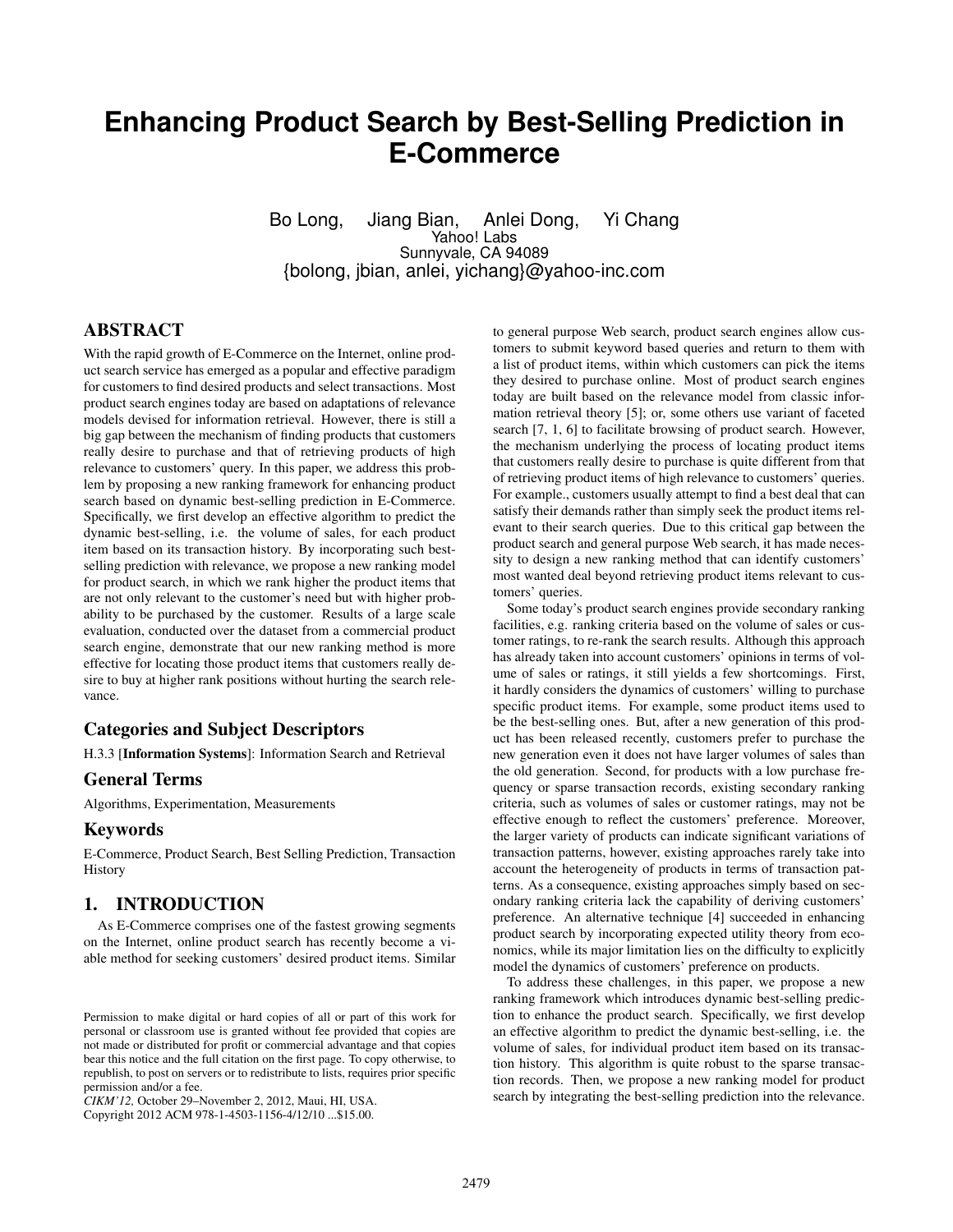This new model aims at ranking those product items, which are not only relevant to the user's query but with higher probability to be purchased by the user, into the higher positions. To evaluate our new ranking method, we collect a large scale dataset of search and transaction logs from a commercial product search engine. Experimental results demonstrate that our new ranking method is more effective for locating product items that users really desire to buy at higher rank positions without hurting the search relevance.

The specific contributions of this paper include: (1) Introduction of a new ranking framework for enhancing product search by using dynamic best-selling prediction. (2) Development of an effective algorithm to predict the dynamic volume of sales for individual product items based on transaction history.

# 2. ENHANCED RANKING FOR PRODUCT SEARCH

In this section, we will explore a new ranking framework for product search based on best-selling prediction. In particular, we will start with introducing the new general ranking framework, followed by concrete discussion on the major steps of the framework in sequence.

#### 2.1 Ranking Framework

Ranking models are at the core of an effective product search system. To maximize customers' satisfaction when using product search, the ranking model should succeed in ordering the product items that customers really want to buy at top positions. Traditional ranking model based on relevance can help customers find the product items relevant to the search queries, but may not be effective to retrieve product items that customers are really willing to purchase. Fortunately, the volumes of sales or best-selling for individual product items provide good indication of customers' willing to purchase the corresponding products. Therefore, we propose a new ranking framework based on best-selling prediction, which consists of three major steps:

*Step-1*: Computing the relevance between product items and customers' queries by using traditional relevance model.

*Step-2*: Best-selling prediction for individual product items based on the transaction history.

*Step-3*: Combining the relevance scores with predicted best-selling scores to generate the ranking.

This new ranking framework can aggregate the relevance signals and customers' willing to purchase together so as to boost customers' satisfaction in product search. In the rest of this section, we will discuss the details of each step in sequence.

#### 2.2 Relevance Model

In the first step, we target at computing the relevance between each product item and the customer's query submitted to product search. This step aims at finding those product items that are relevant to the customer's need. We can employ classic learning-torank approach to address this problem. Specifically, we first extract a set of features to describe the correlation between the query and the product items, such as the textual similarity between the query and title/description of product items or the textual similarity between the query and user-generated reviews of product items. After feature extraction, we can apply any popular learning-to-rank algorithm to learn the ranking model for computing the relevance between the query and the product item.

In our work, we use the Gradient Boosted Decision Tree (GBDT) algorithm [2] to learn the ranking model. GBDT is an additive regression algorithm consisting of an ensemble of trees, fitted to

current residuals, gradients of the loss function, in a forward stepwise manner. It iteratively fits an additive model as

$$
f_t x = T_t(x; \Theta) + \lambda \sum_{t=1}^T \beta_t T_t(x; \Theta_t)
$$

such that certain loss function  $L(y_i, f_T(x+i))$  is minimized, where  $T_t(x; \Theta_t)$  is a tree at iteration *t*, weighted by parameter  $\beta_t$ , with a finite number of parameters,  $\Theta_t$  and  $\lambda$  is the learning rate. At iteration *t*, tree  $T_t(x;\beta)$  is induced to fit the negative gradient by least square. That is

$$
\hat{\Theta} = \arg\min_{\beta} \sum_{i}^{N} (-G_{it} - \beta_t T_t(x_i); \Theta)^2
$$

where  $G_{it}$  is the gradient over current prediction function

$$
G_{it} = \left[\frac{\partial L(y_i, f(x_i))}{\partial f(x_i)}\right]_{f=f_{t-1}}
$$

The optimal weights of trees  $\beta_t$  are determined by

$$
\beta_t = \arg\min_{\beta} \sum_{i}^{N} L(y_i, f_{t-1}(x_i) + \beta T(x_i, \theta))
$$

## 2.3 Best-Selling Prediction

Although the relevance model in the first step can hardly indicate customers' willing to purchase one specific product item, the volumes of sales or best-selling for this product item provide a strong signal about whether customers desired to buy this item. Therefore, in this step, we aim at predicting the volume of sales for each product items based on transaction history.

However, there are several challenges for best-selling prediction. First, it is uneasy to build one prediction model for a large amount of product items with large variations of transaction patterns. Second, it is quite challenging to predict volumes of sales for product items with a low purchase frequency or sparse transaction records. Moreover, the product search system requires efficient dynamic feature computation for updating the prediction model frequently.

To address these challenges, we propose a transaction window based dynamic linear regression model for best-selling prediction. Traditional moving time window based approach does not work well due to the large transaction variation among the a large amount of shopping items. For example, given a time window such as 10 days, some items may have a lot of transactions and some items may have very few transactions. In our work, we propose a new concept of transaction window. Specifically, to predict the next daily transaction window, we use the data from last *k* transaction days. A transaction day for an item is defined as a day in which there is at least one transaction for this item.

In this approach, we take advantage of dynamic first derivative features. The first derivative feature for a item at *i*-th transaction day can be efficiently computed as follows:

$$
x_i = \frac{2.0(s_i - s_{i-1})}{(s_i + s_{i-1})(d_i - d_{i-1})}
$$
(1)

where  $x_i$  denotes the feature of *i*-th transaction day;  $s_i$  denotes the number of transactions at *i*-th transaction day; and, *d<sup>i</sup>* represents the date for *i*-th transaction day, i.e.  $d_i - d_{i-1}$  equals the number of days between *i*-th transaction day and (*i−*1)-th transaction day.

After deriving dynamic first derivative features, we apply linear regression model to predict the number of transactions for the next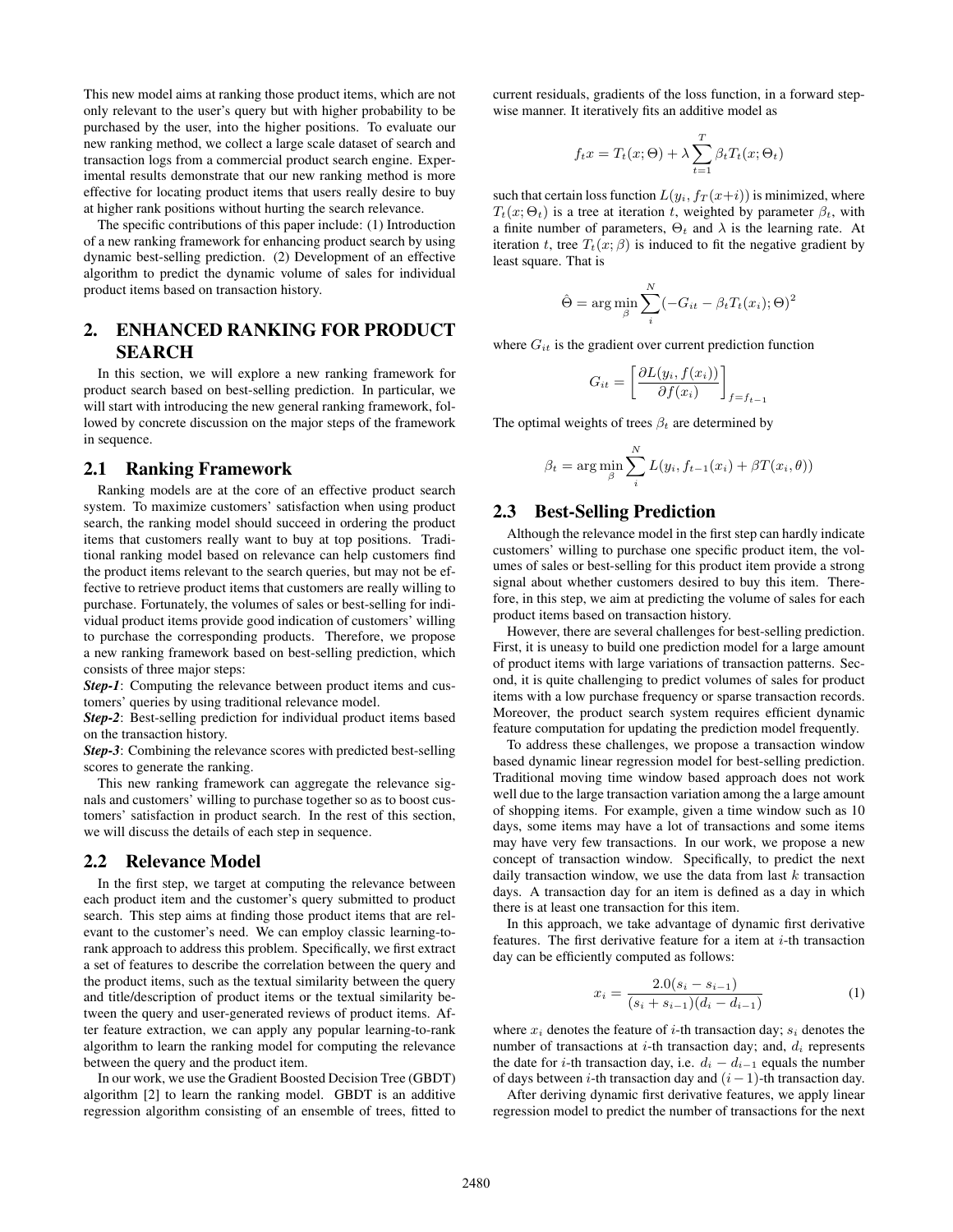day by using a window of *k* transaction days as follow:

$$
s_{k+1} = \left(1 + \sum_{i=1}^{k} \frac{\alpha_i x_i}{d_{k+1} - d_k}\right) s_k \tag{2}
$$

where  $s_{k+1}$  is the number of transactions we predict for the day  $d_{k+1}$ ;  $x_i$  is the feature for the last *i* transaction days;  $\alpha_i$  is the model parameter learned from the training data; and, *s<sup>k</sup>* is the number of transactions at the most recent transaction day *dk*.

#### 2.4 Enhanced Ranking

After obtaining the relevance model and best-selling prediction model, we will combine them together to compute the final ranking score for each product items. In particular, given a customer's specific query, *q*, and a pool of candidate product items,  $\{p_1, p_2, \dots\}$  $p_n$ }, we first apply the relevance model to compute the relevance scores for all product items, denoted as  ${\lbrace \sigma_1, \sigma_2, \cdots, \sigma_n \rbrace}$ , then, we leverage best-selling prediction model to obtain the best-selling scores, denoted as  $\{\eta_1, \eta_2, \cdots, \eta_n\}$ . Finally, we can compute the aggregated ranking score for each product item as follows:

$$
S_i = \sigma_i + \beta \cdot \eta_i \tag{3}
$$

where  $S_i$  represents the final ranking score of *i*-th product item; and,  $\beta$  is the model parameter that will be tuned based on crossvalidation.

# 3. EXPERIMENTS

#### 3.1 Data Preparation

To evaluate the performance of our new ranking framework for product search, we collect datasets from a commercial product search engine. We first collect a datasets to learn the best-selling prediction model. After that, we collect another dataset to test the performance of our enhanced ranking method. We also applied the ranking model trained for a text based search engine as the classic relevance model in our new ranking framework.

Dataset for learning best-selling prediction model: To obtain best-selling prediction model, we collect two years transaction history for all of over 35*,* 000 product items based on logs of a commercial product search engine. This dataset records the number of transactions per day for each of the product items. We split the whole dataset into training, validation, and testing set.

Dataset for testing enhanced ranking: To evaluate the performance of our new ranking framework, we sample two datasets from the search logs of a commercial product search engine. Both of them are based on search logs of Aug, 2011 but of different types of queries, one type corresponding to baby products while the other for flag products. There are totally 211 queries for baby products as well as 200 queries for flag products. We collect the top-20 ranked product items for each query based on the classic relevance model. Each pair of *⟨query, product item⟩* was assigned with a relevance label, including (*excellent*, *good*, *fair*, or *bad*), by human editors. The search logs also record if the customers who submitted search queries purchased any product items from the search results.

Classic relevance model: For the classic relevance model in our new ranking framework, we applied the ranking model trained for a commercial text based search engine. In particular, this relevance model is trained using a dataset consisting of more than 30*,* 000 pairs of *⟨*query, document*⟩*, each of which was represented by textual features and was assigned with human judged relevance label.



Figure 1: MSE for transaction window based dynamic linear regression model compared with the baseline model over varying sizes of time window.

#### 3.2 Evaluation Metrics

To evaluate the performance of our new algorithm for best-selling prediction, we adapt the metric of Mean Square Error:

*•* Mean Square Error (MSE): The MSE reports the difference between predicted numbers of transactions and actual numbers of transactions, which can be calculated as

$$
MSE = \mathbf{E}[(\hat{s} - s)^2]
$$

where  $\hat{s}$  denotes predicted number of transactions, and *s* is the actual number of transactions.

To evaluate the performance of our new ranking framework for product search, we adapt the Discounted Cumulative Gain to measure the relevance while we use number of selling at rank position 1 to measure customers' willing to purchase.

*•* Discounted Cumulative Gain (DCG): DCG has been widely used to assess relevance in the context of search [3]. For a ranked list of *N* items, we compute the following variation of DCG:

$$
DCG_N = \sum_{i=1}^{N} \frac{G_i}{\log_2(i+1)}
$$

where  $G_i$  represents the weights assigned to the label of the item at position *i*, e.g. in this paper, 7 for *excellent*, 3 for *good*, 1 for *fair*, and 0 for *bad*.

*•* Number of selling at position 1 (**Sell1**): This metric is used to describe whether customers desire to purchase the product items ranked at top-1 position.

#### 3.3 Experimental Results

#### *3.3.1 Best-Selling Prediction*

We first evaluate the accuracy of our transaction window based dynamic linear regression model for besting-selling prediction. In this offline experiment, we employ a *replay* evaluation method which simulates the online learning procedure. Specifically, for one product item, to predict its volume of sales at one specific day, we use its transaction records from previous *k* transaction days as training set to learn the parameters of the best-selling model; then, we apply the model to predict its volume of sales at that day and compute the MSE between the predicted value and the actual volume of sales. The final MSE is computed as the average value over all product items and all of their transaction days.